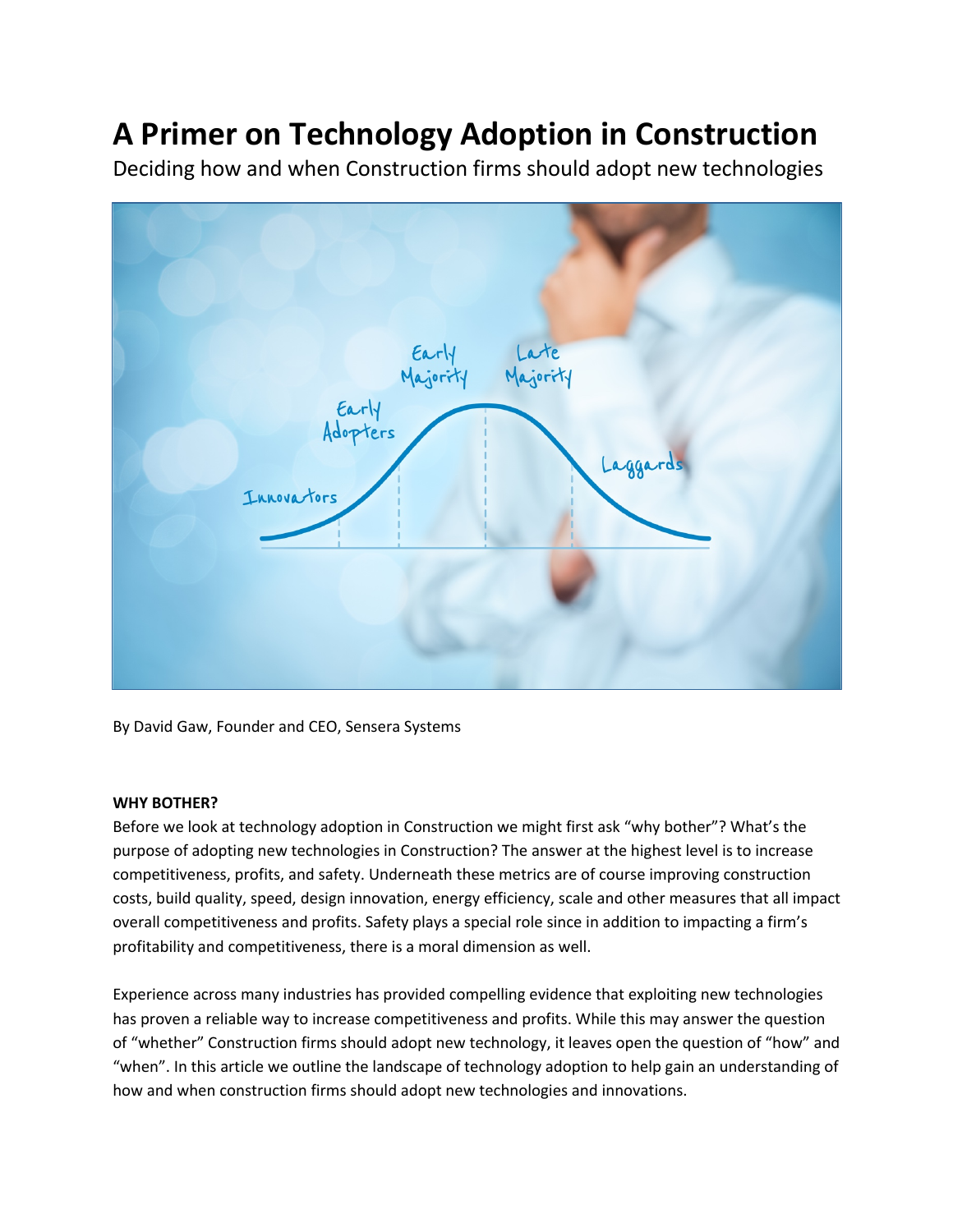Let's first look at some of the background science on how technology adoption works in general, across various industries. We will then look at how to apply this knowledge as a best practice for construction technology adoption.

# **HOW TECHNOLOGY ADOPTION WORKS**

As various waves of technology have transformed many industries over the past decades, we have accumulated substantial knowledge about the patterns that technology adoption takes within an industry and within an organization or group of users. These have been distilled into a number of different models that can help describe the nature of technology adoption.

# **Technology Adoption Curve**

The technology adoption "curve", sometimes called innovation curve of innovation adoption lifecycle, was generalized by Everett Rogers from early models, in his 1962 book "Diffusion of Innovations". In this model, technology adoption over time is described in a classic "bell curve" where each section of the curve is broken into categories of adopters with common traits.

Innovators/Technology Enthusiasts –are first to try a new "cool" technology. They understand it may not be perfect, and are willing to take a risk that it may not solve their problem.

Early Adopters/Visionaries –are willing to try out a technology at an early state. The Early Adopter is making an informed decision and not using a technology for technology sake, like the Innovator might. But they do not need to be taught about the value proposition. They are willing to commit the effort to try to make the new technology work.

Early Majority/Pragmatists – These are more conscious technology consumers and are looking for useful solutions but also wary of possible fads or buggy solutions. They are pragmatic and rely on hard, proven data and facts. They look for a safe purchase.

Late Majority/Conservative – are more skeptical and price conscious about technology and innovation and are only comfortable in adoption once a product is "mainstream". Like Early Majority they want to see hard data on effectiveness.

Laggards/Skeptics – are averse to innovation and new technologies. They require a clear provable advantage tied to clear metrics to be convinced.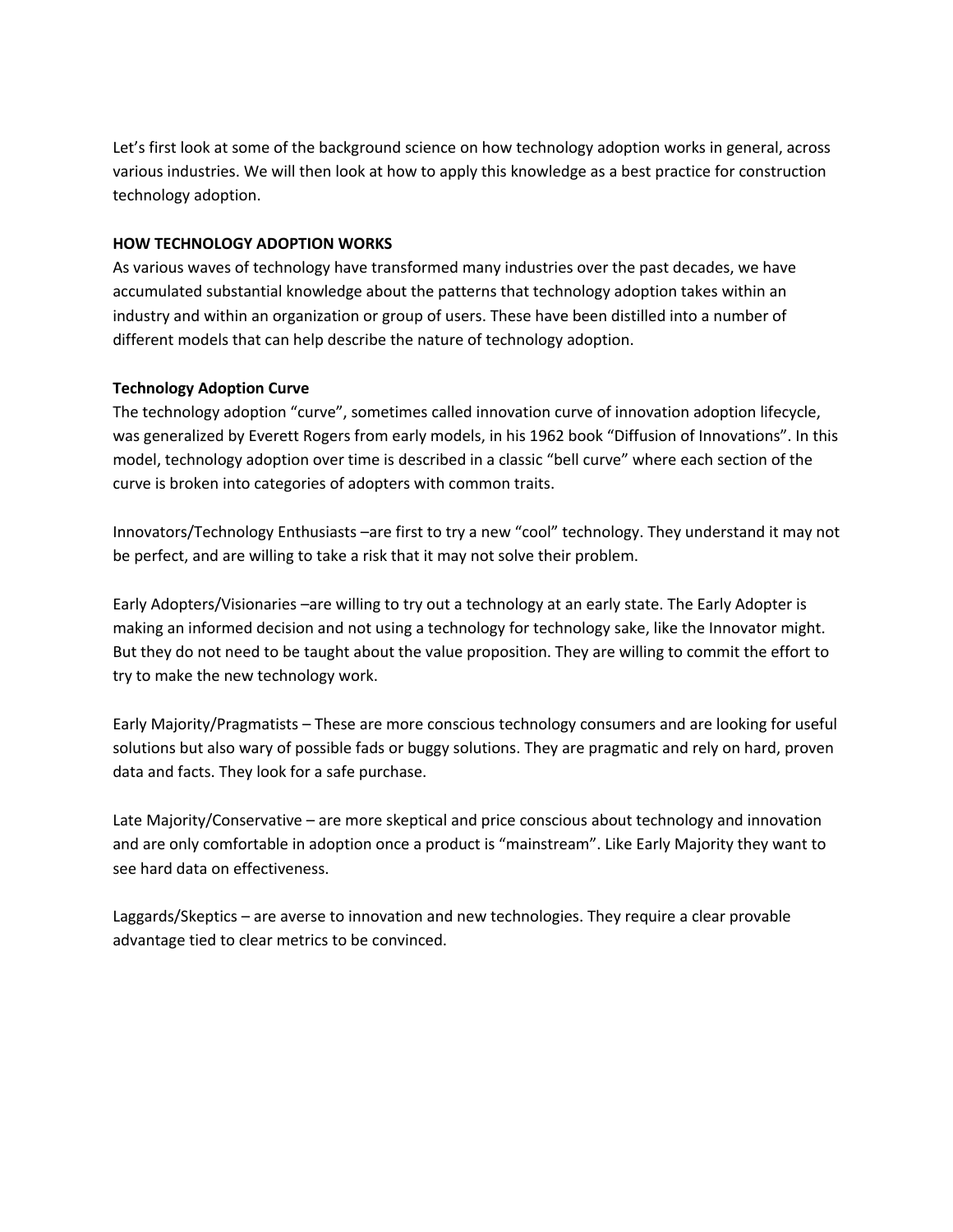

#### **INNOVATION ADOPTION LIFECYCLE**

A graph of Everett Rogers Technology Adoption Lifecycle model.

A modification of this early model was proposed by Geoffrey Moore in his seminal book *Crossing the Chasm*, where there is a "gap" between the early adopter and early majority groups, creating a challenge for technology adoption momentum to be maintained.

## **Technology Penetration**

The diagram below shows how these groups and phases of adoption contribute to overall cumulative penetration of a new technology into an industry.

You can also view this adoption "timeline" through the lens of risk/reward. The earlier adopters enjoy the benefit that a particular technology adoption provides for a longer period than later adopters, but "discounted" by the risk associated with early adoption (higher costs, possibility it does not solve the problem, etc.)



Technology Life Cycle Adoption Curve [Adapted from Geoffrey Moore, in his 1992 book Crossing the Chasm]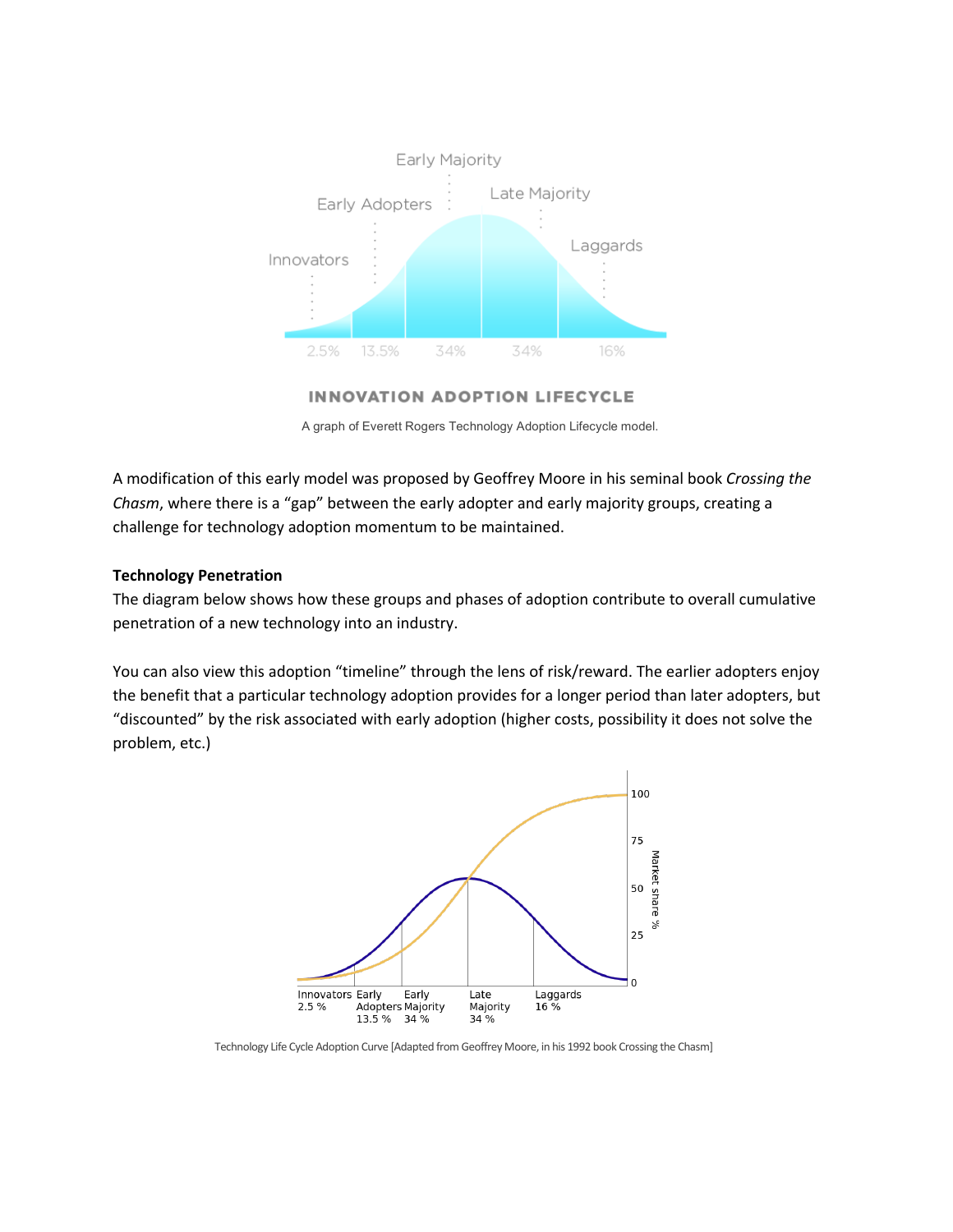Early adopters can be important to the development of a technology by providing feedback and ideas for improvement before it reaches the "mass market".

These technology adoption "curves" are looking at adoption from the point of view of the users/adopters of technology and their psychologies. In reality many technology adoption timelines are also influenced by many other factors including

- Cost curves how fast a new technology can reach the right price points for broader adoption
- Dependent technologies some technologies are dependent on others, which also may be emerging. The timelines of those underlying technologies can influence adoption.
- Integration technologies are no longer "islands" and must be integrated with each other to deliver required end value. These integrations can also influence adoption timelines.

# **Technology Maturity Curve**

The technology that we are working to adopt itself has its own lifecycle in parallel with the "adoption" curve. This lifecycle is often characterized as a "technology maturity curve" delineating four segments:

- New technology R&D phase
- Improving or emerging rapid growth and improvement
- Mature development flattens
- Aging in decline



Source: MITRE Corporation. *Assessing Technical Maturity*, Figure 2. Technology Maturity.

There is an interaction between the technology maturity and the adoption curve, as one might expect by looking at the requirements of each adoption phase "persona". This means that there is a necessary synchronization between the technology development and the adoption that is possible. The willingness of the Innovator and Early Adopter types to invest time with technology/product developers is a key part of making this synchronization work for everyone.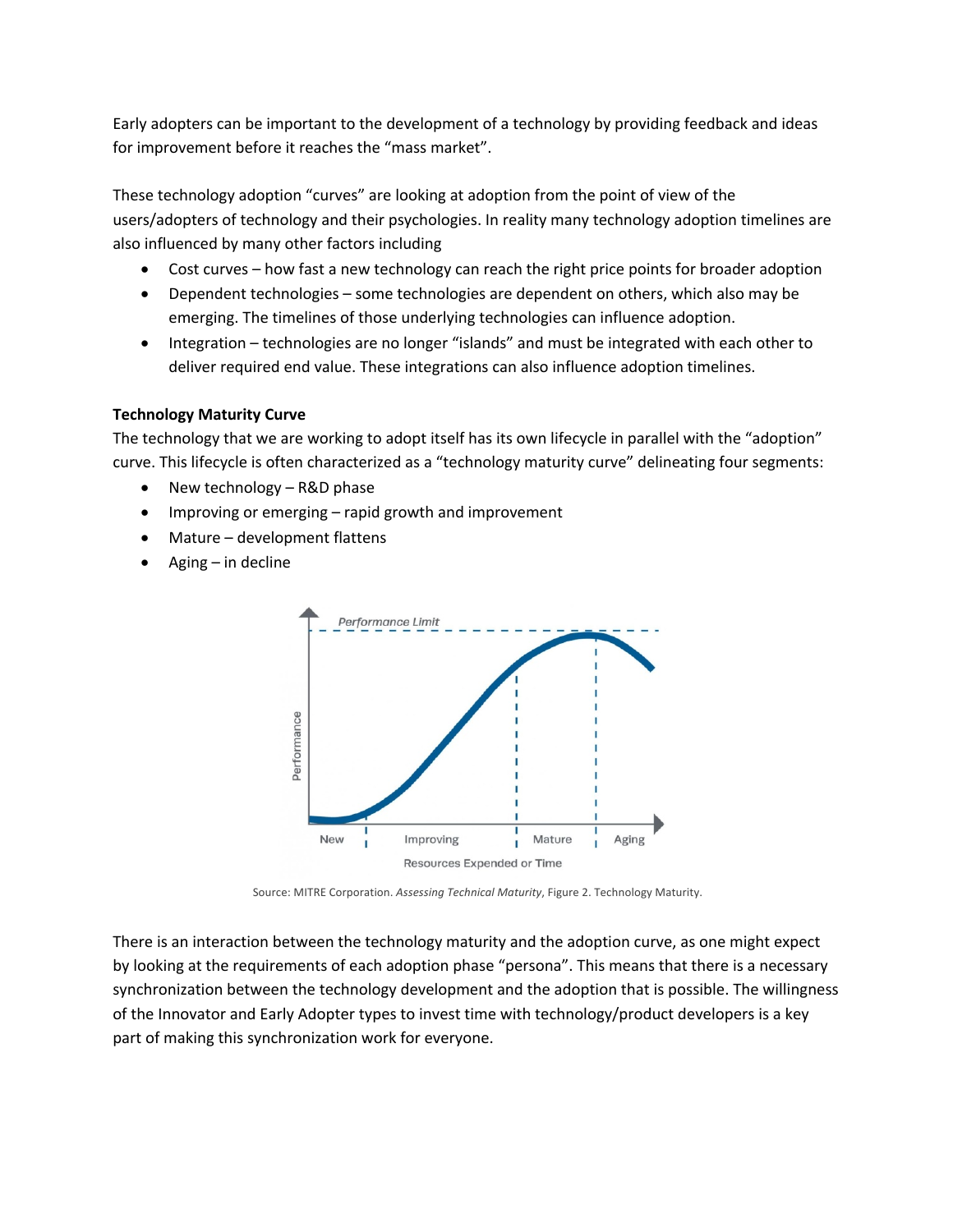

Source: Fenn (2007). Adoption S Curve and Maturity Curve.

## **Technology Adoption may be Changing**

These models of course are just models, and may be changing as technology itself evolves and as individuals and companies gain more experience in technology adoption. It has been suggested that the "bell curve" model of adoption has been "squished" toward the early adopter/early majority. The reasoning is that products/technologies entering the market today do so at a more complete and mature level, and at lower cost points. Consumer's having more perfect market information is also seen as contributing to this compression of the adoption curve with the overall effect being that a new technology either gets traction quickly or dies quickly.



ROGERS'S MARKET SEGMENTS

Source: *Big Bang Disruption: Strategy in the age of Devastating Innovation* by Larry Downes and Paul Nunes.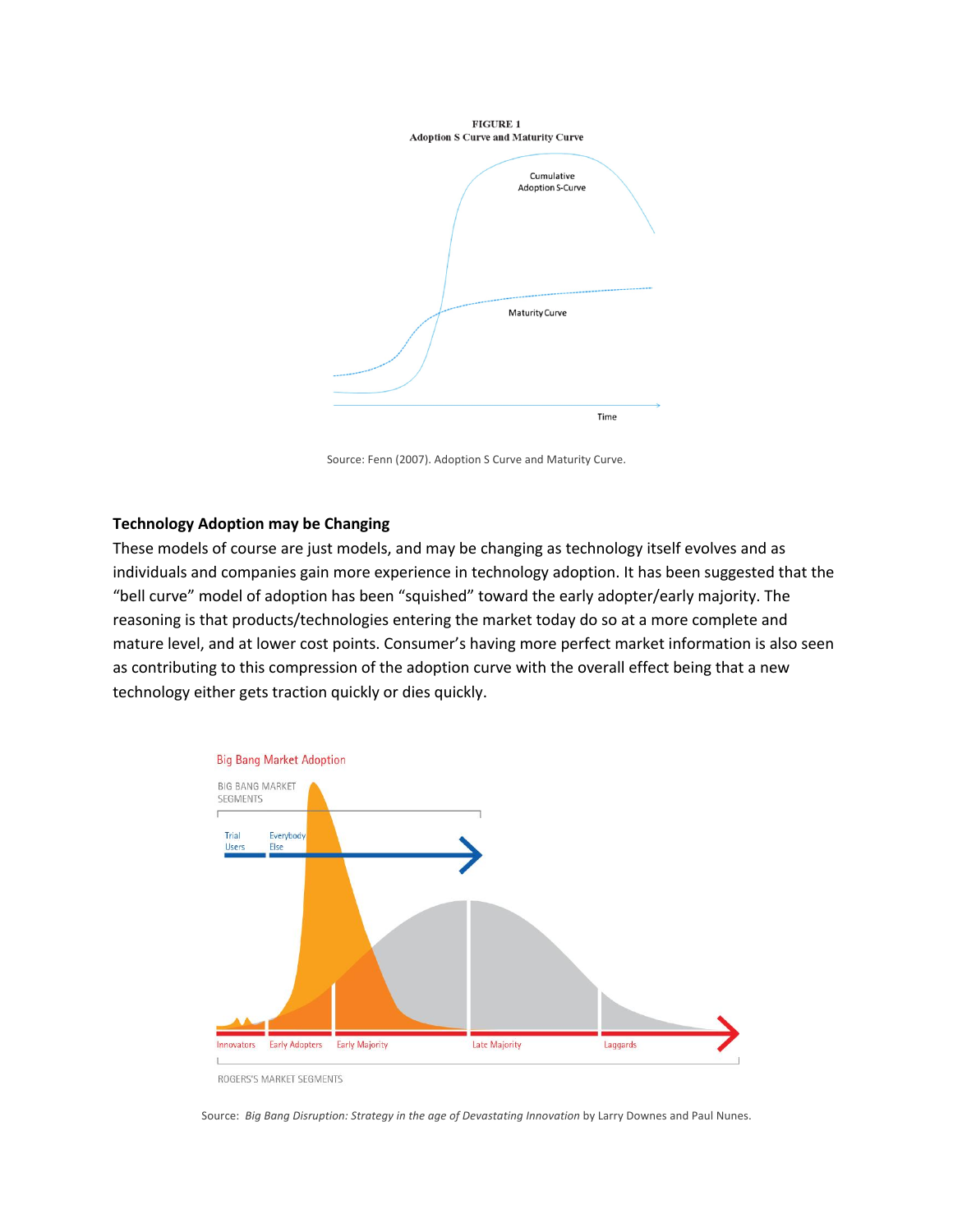## **Beware the Hype Cycle**

The leading market research firm Gartner developed the "Hype Cycle" to describe users attitudes and expectations about emerging technologies. This model is based on common patterns seen in emerging technologies.

## **Key Phases of the Hype Cycle Include:**

**Peak of Inflated Expectations** – this is characterized by early publicity that claims a number of success stories, but also often includes many failures (not necessarily publicized). Only early adopters may be engaging with the technology.

**Trough of Disillusionment** – across the target users, interest wanes as the technology "fails to deliver". There is often a shakeout or consolidation among the providers of the technology.

**Slope of Enlightenment** – more companies start to understand how the technology can benefit them. The technology matures into second and third generation products. Pilots are funded, but many companies still cautious.

**Plateau of Productivity -** this is where mainstream adoption starts. There are more clear proof points of the technology.

Being aware of how hype cycles work can be important in informing our decisions about technology adoption and timing.



Source: Gartner - Gartner Hype Cycle

## **Technology Acceptance Model**

Another model of technology adoption is the 'technology acceptance model' or TAM. This model looks at the specific elements of a user's adoption of new technology. Key to this model are "perceived usefulness" and "perceived ease of use". Perceived usefulness is the "degree to which a person believes that using a [technology] would enhance their job performance" (i.e., the benefit of the technology).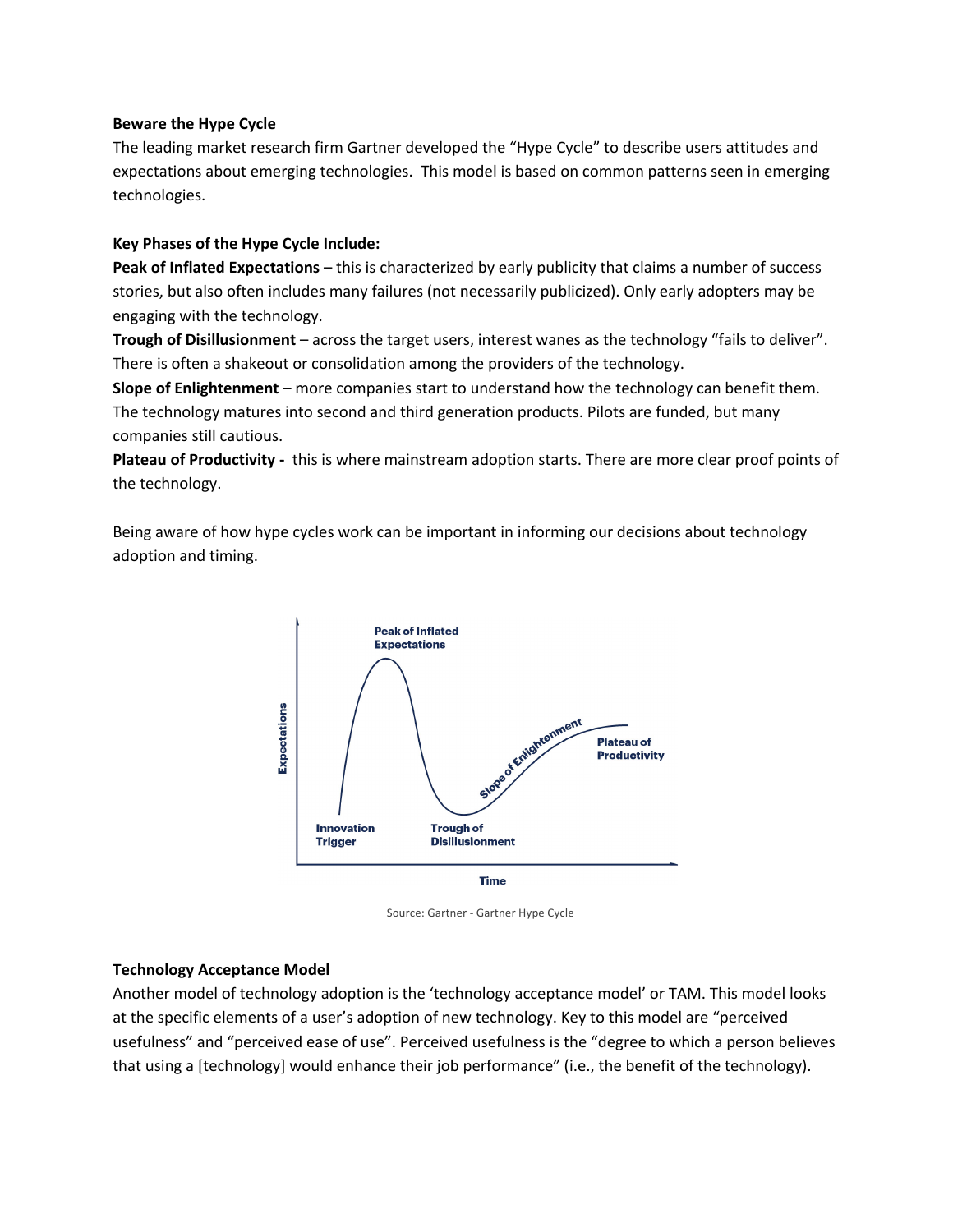Perceived ease of use is defined as "the degree to which the person believes that using a [technology] would be free from effort" (i.e., the cost of the technology).



The Technology Acceptance Model, version 1. (Davis, Bagozzi & Warshaw 1989)

# **MAKING IT HAPPEN**

Each of these models provides glimpses from different angles of the beast we call 'technology adoption'. So how do we leverage this knowledge to affect our technology adoption in Construction?

An influential Harvard Business Review article remains relevant in outlining the key elements of technology adoption in the enterprise (https://hbr.org/1985/11/implementing-new-technology). We adapt this guidance to the construction market.

# **Users vs Technology Implementers**

The IT or technology or "innovation" group at the construction firm often has responsibility to develop or select a new technology into the firm, while the Users are those who ultimately have to use and accept the technology. Adoption of a "marketing" perspective by the innovation team is helpful in handing off the technology to Users by focusing on identifying a fit, preparing the User organization to receive the innovation, and shifting "ownership" of the innovation to the Users. The marketing perspective places a focus on user requirements and positioning the technology against likely objections and alternatives, thus aiding adoption. The marketing perspective also focuses on soliciting user feedback during the process and adapting the "offering" based on that.

# **Lead from the Top – but...**

The higher in the organization at which a technology has support, the greater the probability of success in adoption. At the same time, the closer a solution is to the end-user's needs, the greater the probability of success. Technology adoption teams must make their plans in light of this apparent paradox.

Top management is rightly concerned with the bottom line and so is accustomed to having crisp models and data for ROI. In adopting technologies that are earlier in their life cycle, this information can be